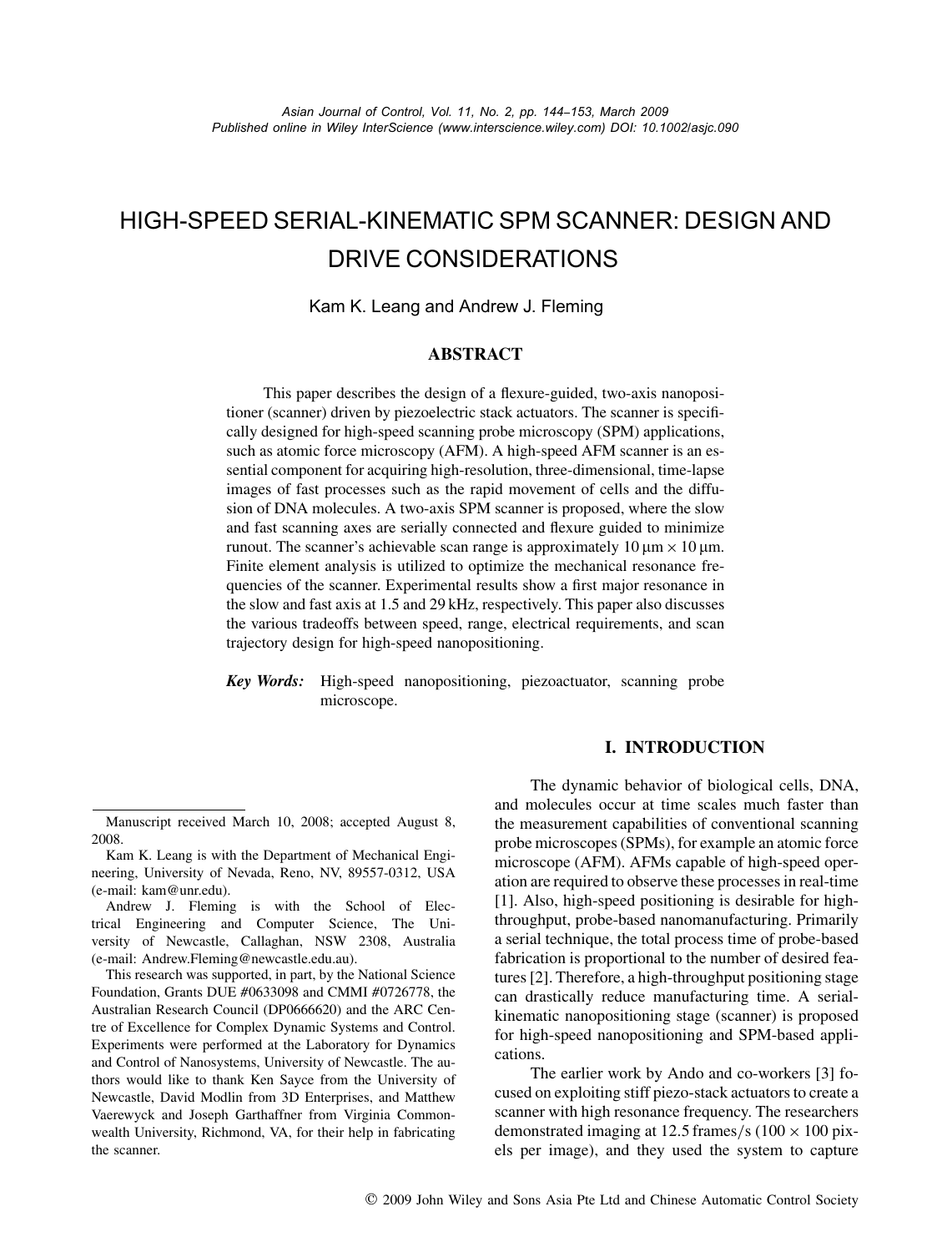real-time video of biological specimens[4]. Schitter and co-workers also developed a scanner based on piezostack actuators, but in their design the actuators were arranged in a push-pull configuration and mechanical flexures were used to decouple the lateral and transverse motions [5]. In this case, the finite element analysis (FEA) method was used to optimize the performance of the mechanical structure [6]. The reported AFM imaging rate was 8 frames*/*s (256 × 256 pixels). By exploiting the stiffness of shear piezos and a compact design, a scanner was created for imaging up to 80 frames*/*s  $(128 \times 128$  pixels) with a line rate of  $10.2$  kHz [7]. The achievable range of motion was  $300 \text{ nm} \times 300 \text{ nm}$ . A unique approach for high-speed scanning involving a piezo-stack actuator combined with a tuning fork is reported in [8]. The tuning fork operated at resonance and AFM images were acquired at 100 frames*/*s (128×128 pixels). Likewise, a combined flexure-based scanner and tuning fork achieved imaging rate in excess of 1000 frames*/*s in [9].

This paper focuses on a serial-kinematic scanner design. The serial-kinematic configuration is suitable for SPM applications because motion along the lateral axis  $(x)$  is typically at least 100-times faster than the slower, transverse axis (*y*). For example, to acquire a  $100 \times 100$  pixel-resolution image at the rate of one frame per second, the scanner moves laterally back and forth across a sample surface at 100 Hz while the motion along the transverse axis is 1 Hz. Therefore, the fast and slow axis can be designed independently. The requirement for only one high-speed axis reduces the design complexity and cost. Additionally, high-bandwidth control hardware is only required for one direction, where parallel-kinematic scanners employ two [5]. Although the serial configuration is simple to design and cost effective, a penalty is that high resonance frequency can only be achieved in one axis. This paper also considers the tradeoffs between speed, range, required control hardware, cost, and manufacturability.

In Section II, design objectives are discussed. Following that, details of the mechanical design are presented in Section III. Sections V and IV discuss the design of input trajectories and the electrical requirements of the driving amplifier, respectively. Experimental results are presented in Section VI to demonstrate the performance of a prototype scanner. Finally, the paper is concluded in Section VII.

## **II. DESIGN OBJECTIVES AND CONSIDERATIONS**

The goal is to develop a high-speed scanner capable of moving a sample relative to an SPM probe

tip. First, the target frame rate is 30 frames per second, where each frame is  $100 \times 100$  pixels. Second, the desired scan range is  $\geq 10 \,\text{\mu m} \times 10 \,\text{\mu m}$ . This range enables the AFM to observe a wide spectrum of specimens and samples, from micron-size cells to submicron-size subjects such as DNA. Finally, the system should be cost effective to manufacture.

The design process to optimizing the mechanical and electrical design of the scanner includes: (1) identifying relevant design tradeoffs, (2) optimizing the mechanical design of the scanner using FEA, (3) developing the necessary electronic hardware for the scanner, and (4) considering the use of input-shaping to enable high-speed scanning. Attention is focused on the motion parallel to the sample surface, *i.e.*, along the lateral  $(x)$  and transverse  $(y)$  directions. Motion along the vertical axis (*z*) is not considered.

The important design parameters are: (i) the first dominant resonant frequency, (ii) the scan range, (iii) the power supply requirements (voltage, current, and bandwidth), and (iv) cost and manufacturability. The first two design parameters, (i) and (ii), conflict directly with one another. Large range implies low stiffness and hence low first resonance frequencies [6]. The third design parameter restricts the amount of voltage, current, and power that can be supplied to the actuator. In turn, this restricts the type and dimensions of the piezoactuator that can be used for positioning. Larger piezoelectric actuators can provide greater stroke, but have higher capacitance and require more power at high frequencies. The final consideration is cost and manufacturability. The scanner fabrication should not utilize any exotic materials or processes and should be tolerant of typical machining tolerances.

## **III. THE MECHANICAL DESIGN**

#### **3.1 Serial versus parallel kinematic configuration**

For scanning in two directions, there are two basic configurations: serial and parallel kinematics. In a serial kinematic system, for example the design used by several commercial vendors of scanning stages and in [4], there is exactly one actuator (and sensor) for each degree of freedom (see Fig. 1(a)). One disadvantage of this design is the inability to measure (and correct for) parasitic motion such as runout or guiding error. Although the serial configuration is simple to design, a penalty is that high resonance frequency can only be achieved in one axis.

In a parallel kinematic scanning stage, *e.g.*, Schitter *et al.*'s work [10], all actuators are connected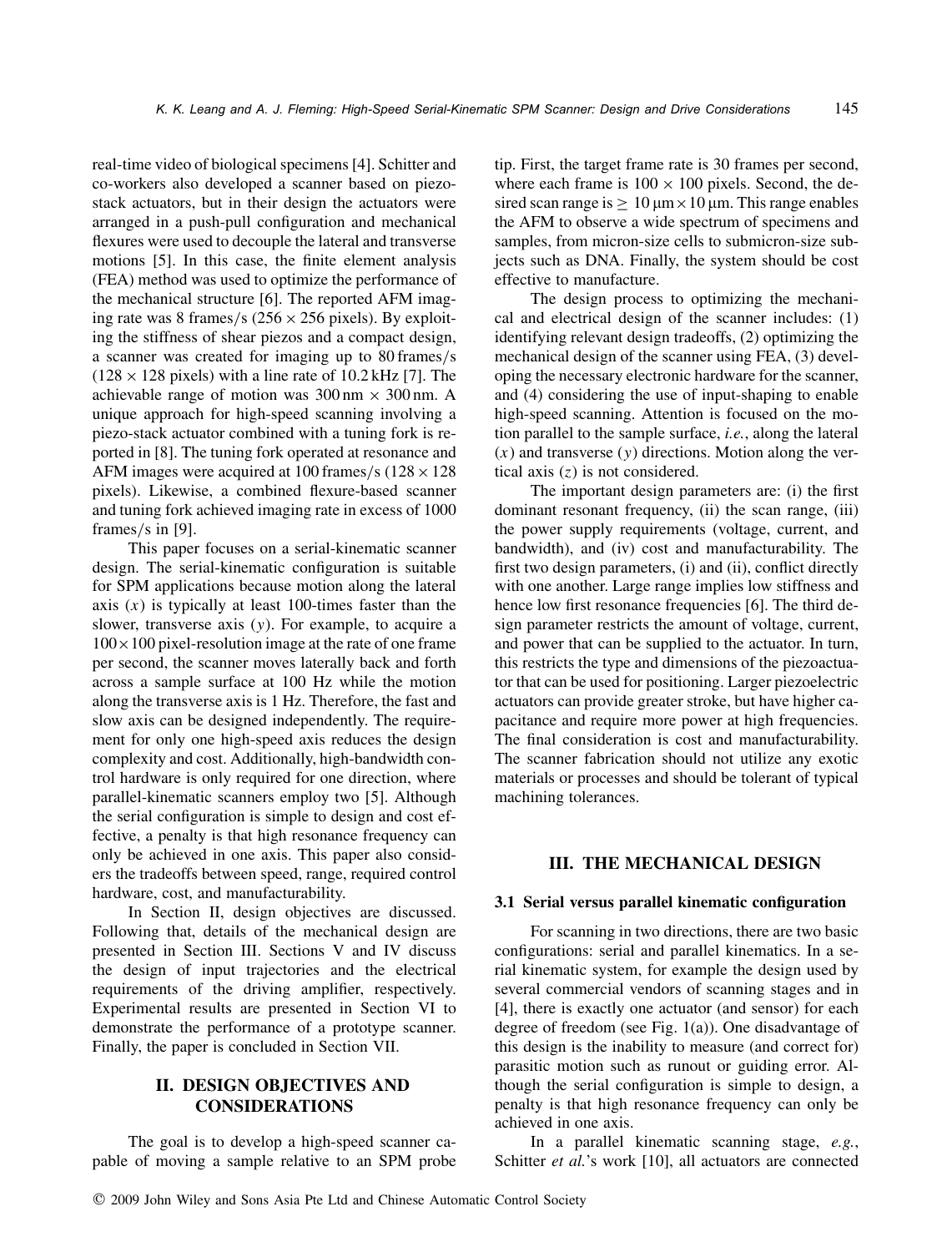in parallel to the sample platform (see Fig. 1(b)). This arrangement enables rotation of the image, *i.e.*, the fast scanning axis can be chosen arbitrarily. An advantage of this configuration is that parasitic motion due to runout and guiding error can easily be measured and corrected. However, since the mechanical dynamics of both the lateral and transverse axes are similar, highbandwidth control hardware is required for both directions. In contrast, for the serial-kinematic configuration only the high-speed axis requires high power and wide bandwidth performance, reducing overall cost.

The spring constants  $k_x$  and  $k_y$  in Fig. 1 for both the serial and parallel kinematic configurations may include the stiffness of added flexures in each direction. To achieve high resonance frequencies, the effective spring constants should be as stiff as possible while maintaining low effective mass. The effects of inertial force generated by the sample platform during scanning must also be taken into account. The flexures must provide enough preload to avoid exposing the stack actuator to damaging tensional forces.

While the resonance frequency of the fast axis is of primary concern, the slow-axis resonance frequency can essentially be ignored. For example, the scan rate of the slow axis is one-hundredth the scan rate of the fastaxis when acquiring a  $100 \times 100$  pixel image. Therefore, the fast-scan axis can be designed independently without any significant consideration for performance implications on the slow-scan axis.

#### **3.2 Piezoactuator considerations**

The actuating mechanism of choice for scanning at high speed is the piezoactuator [11]. Different types of piezoactuators are compared in Table I. Piezostack actuators offer high stiffness, but limited range



Fig. 1. Configurations for two-axis scanning: (a) serial and (b) parallel kinematics arrangement. The spring constants  $k_x$  and  $k_y$ include the stiffness of the piezoactuators and added flexures in each direction.

of motion. The geometry of a stack compared to a tube-shaped piezoactuator results in higher resonance frequencies for the same deflection [12]. Thin shearpiezos offer high resonance frequency, but small range (sub-micron) [7].

To achieve the desired scan range of  $10 \mu m \times$  $10 \,\mu$ m, the Noliac SCMA-P7 piezoelectric stack actuators were chosen  $(5 \text{ mm} \times 5 \text{ mm} \times 10 \text{ mm}, 380 \text{ nF}).$ Figure 2(b) shows a photograph of the piezo-stack actuator. The actuator's unloaded stroke is 11.8  $\mu$ m, with an unloaded resonance frequency of 220 kHz, stiffness of 283 N*/*-m, and blocking force of 1000 N. The elastic modulus calculated from the blocking pressure  $P_B$  and strain  $\varepsilon$  is  $E = \frac{P_B}{\varepsilon} = 33.9$  GPa. It is noted that although a greater cross-sectional area would increase stiffness, the proportional increase in capacitance would occur. This in turn would increase the required power, a highly undesirable consequence.

## **3.3 Preloading piezo-stack actuators**

Piezo-stacks are intolerant to tensile (as well as shear) stresses. Because stacks are constructed of glued (or fused) piezoelectric layers, tensional loads can cause the actuators to fail at the interface (glue) layers. Manufacturers often specify a tensile load limit less than 10% of the compressive load limit. During high-speed operation, inertial forces due to the sample mass must be taken into account to avoid excessive tensile stresses. A preload force must be incorporated to eliminate the possibility of the actuator being exposed to excessive tensile forces. The preload must be applied in such a way that full surface contact is achieved to assure good load distribution.

Flexures can be used to apply the appropriate preload on the piezo-stack actuator. The flexures serve two purposes: to eliminate tensile stress and to guide

Table I. A comparison of different piezoactuator types.

| Actuator type                                  | <b>Stiffness</b> | Range              | Capacitance       | Voltage                 |
|------------------------------------------------|------------------|--------------------|-------------------|-------------------------|
| Piezo-bimorph low<br>Piezo-tube<br>Piezo-plate | med<br>high      | high<br>med<br>low | med<br>low<br>low | low-med<br>high<br>high |
| Piezo-stack                                    | high             |                    | low-med med-high  | low                     |

Table II. The mechanical properties of various metals [13].

| Metal           | Elastic<br>modulus<br>(GPa) | Yield<br>strength<br>(MPa) | Density<br>$(kg/cm^3)$ | Poisson's<br>Ratio |
|-----------------|-----------------------------|----------------------------|------------------------|--------------------|
| Aluminum alloy  | 72                          | 97                         | 2800                   | 0.33               |
| Stainless steel | 200                         | 207                        | 8000                   | 0.30               |
| Titanium        | 107                         | 240                        | 4510                   | 0.36               |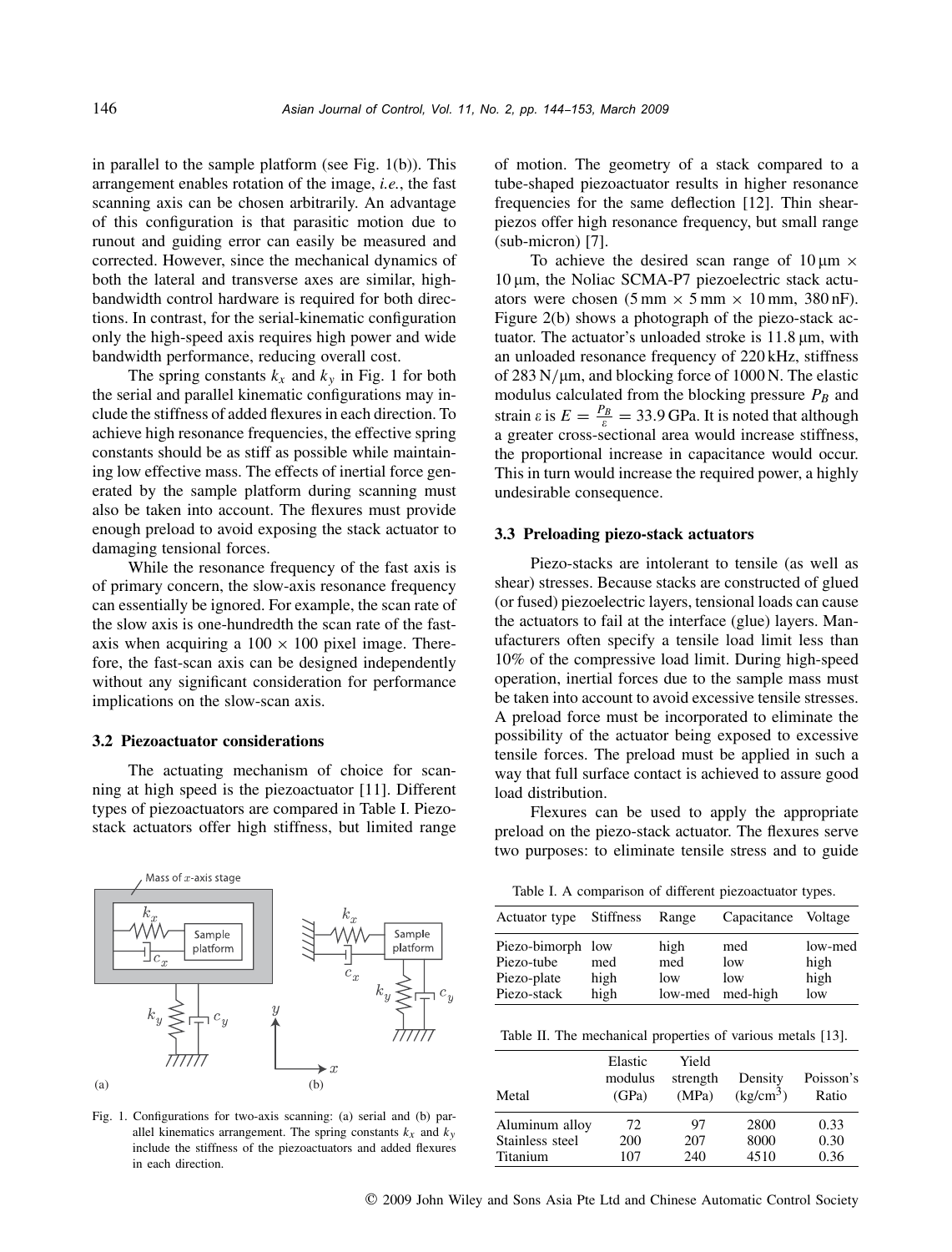

Fig. 2. (a) A sketch of the flexure-guided serial-kinematic scanner. Two opposing piezo-stack actuators, A and B, are used to compensate for the sample platform's inertial effects. The piezo-stack C moves the high-speed stage in the *y* direction. (b) A photograph of the piezo-stack actuator.

the extension*/*contraction of the actuator so that parasitic motion is minimized. The required preload was estimated from Newton's Second Law by computing the maximum sample platform acceleration during maximum excursion and scan frequency. In Section IV an input signal is designed that minimizes induced vibration. From the resulting scan motion, the minimum preload requirement is  $20N$  for a  $2g$  sample mass. With a safety factor of 2, the conservative preload specification is 40 N. The details of the flexure design is discussed next.

#### **3.4 Optimizing the mechanical design using FEA**

The finite element method (ANSYS, Canonsburg, PA, USA) is used to optimize the design of the scanner in both directions [6]. The first task is to design the high-speed *x*-axis scanning stage. Candidate materials for the stage assembly are listed in Table II [13]. Stainless steel and AISI A2 tool steel are listed for their high stiffness compared to the piezoelectric material. However, AISI A2 steel requires proper heat treating to achieve the equivalent elastic modulus as stainless steel. A standard heat-treating process is used, such as heating the material to  $850^{\circ}$ C, followed by cooling in the furnace at 10◦C per hour to 650◦C. Finally, the material is cooled freely in air. The other components that require a high stiffness to density ratio, such as the flexures and sample platform, are constructed from aluminum.

For the high-speed axis, the piezo-stack is fixed on one side, and the sample platform (plate) is attached to the free end. Preloading is achieved by using two flexures attached to the free end, connected to the sample platform, as shown in Fig. 2(a). Also shown in the figure is an opposing piezo-stack, which is added to compensate for inertial force generated by the movement of the sample platform along the *x*-axis. The inertial force can induce undesirable dynamics on both the low- and high-speed stages.

The preload on the piezo-stack is achieved during stage assembly. In particular, by 'squeezing' the stack against the flexures using fasteners, preload is achieved. The dimensions of the flexures are designed to provide the appropriate preload when the stage is assembled. The flexures help to shift the first resonance frequency of the piezo-stack to a higher value compared to its cantilevered configuration. The flexure is designed using beam analysis and assuming linear-elastic material behavior. In the configuration shown in Fig. 2(a), the flexures are modeled as a fixed-fixed (clamp-clamp) beam with a point load *P* at the beam's midpoint. The maximum deflection  $\delta_{max}$  for such a beam occurs at its midpoint [14], where the sample platform makes contact with the flexure,

$$
\delta_{max} = \frac{PL^3}{192EI}.\tag{1}
$$

In Eq. (1), *E* is the elastic modulus, *L* is the length (*i.e.*, combined length of both flexures), and  $I = ht^3/12$ (*t* and *h* are the thickness and height of the flexure). Rewriting the deflection equation (1) as the ratio of the applied force to the maximum deflection, the flexure's spring constant becomes

$$
K_f = \frac{192EI}{L^3}.\tag{2}
$$

This expression is used to determine the required dimensions of the flexure given the stiffness  $K_f$ . For example, the stiffness of the flexure is designed to be approximately 1*/*20*th* the stiffness of the piezo-stack, *i.e.*,  $K_f = 10 \text{ N/mm}$ . The low-speed stage is designed in a similar manner.

Due to manufacturing tolerances [±0*.*001 in  $(\pm 25 \,\mu\text{m})$ ], the preload exerted by the flexure can be as high as 250 N. This value, though greater than the estimated value of 40 N, is acceptable. An assembly drawing and a photograph of the prototype two-axis high-speed scanner is shown in Fig. 3(a) and (b), respectively.

ANSYS FEA software is used to simulate the dynamics of the low- and high-speed stage. Material damping is ignored in the simulation because the objective is to predict the resonance frequencies. The small amount of damping in piezoelectric actuators and the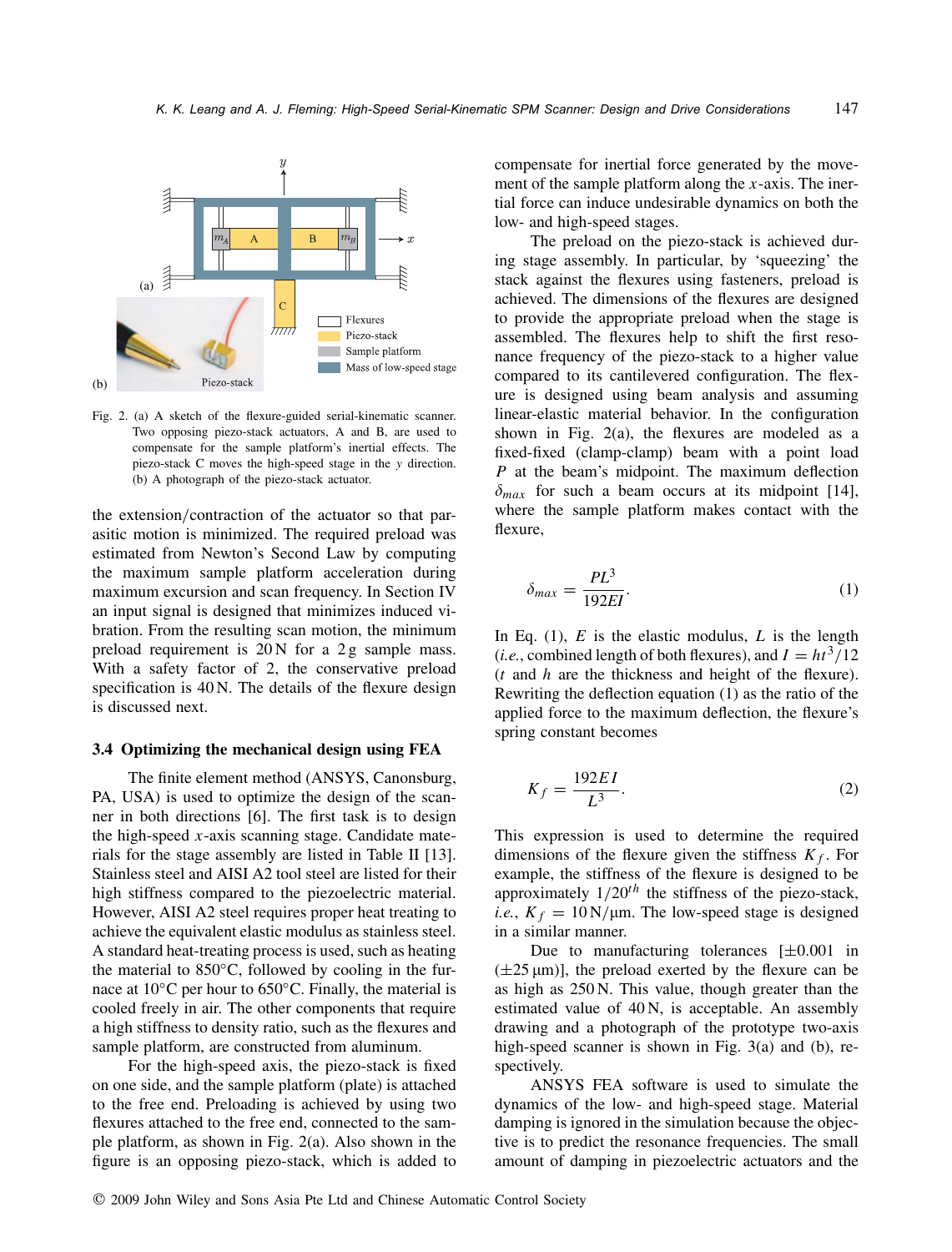

Fig. 3. (a) An assembly drawing of the two-axis high-speed scanner, where the high-speed stage  $(x)$  is nested inside of the low-speed stage (*y*). (b) A photograph of a manufactured scanner with black surface finish. (c) A close-up view of sample platform and *x*-axis piezo-stack actuator.

aluminum flexures would not have significant impact on the resonance frequencies. In fact, when damping is small, the resonance frequency is approximately the natural frequency. The simulated frequency response from applied voltage to the normalized displacement is plotted in Fig. 4. The three plots (top-to-bottom) show the magnitude responses of the *x*-, *y*- and *z*-axis, respectively. The edges of the flexures and the base of the piezo-stack are constrained in the FEA simulation; that is, body modes are neglected.

The simulation results in Fig. 4 indicate that the lowest resonance frequency occurs at approximately 28.5 kHz (the vertical cantilever mode of the piezostack). The next dominant mode is the side-to-side (*y*axis) motion, which presents itself at 33 kHz. Finally, the piston mode of the piezo-stack (in the *x*-axis) occurs at 45 kHz. Along the low-speed axis, the dominant mode occurs at approximately 1.5 kHz. It is noted that the resonance frequency for the low-speed stage can be improved by reducing the mass of the high-speed stage. At low-frequency, approximately 600 Hz, a resonant zero appears in the cross-coupling transfer function as shown in Fig. 4, plots (a1) and (a3). The presence



Fig. 4. Simulated frequency response for the low-speed (*y*-axis) stage, plots (a1) to (a3), and for the high-speed (*x*-axis) stage, plots (b1) to (b3).

of the zero does not affect the scanning as this is dictated by the *y*-to-*y* and *x*-to-*x* transfer functions shown in Fig. 4, plots (a2) and (b1), respectively.

## **IV. INPUT DESIGN**

The characteristics of the input signal determines the maximum scan rate, induced vibration, minimum mechanical preload, and electrical requirements of the drive electronics. Therefore, the input signal significantly influences the overall scanner performance and should be optimized accordingly.

In high-speed applications, the primary goal is to achieve highest possible scan-rate from a given mechanical bandwidth. Various inversion-based feedforward controllers have been proposed with this aim, for example [15–18]. Unfortunately, such techniques require detailed plant models and are not intended to guarantee linear scanning (constant velocity) operation.

Recently, a technique was introduced to design periodic input signals with perfectly linear regions and optimal spectral characteristics [19]. The resulting signals minimize signal power above a certain frequency while guaranteeing linearity over a specified range. A key benefit is that only an estimate of the first resonance frequency is required during the design. The number of harmonics contained in the scanning signal and the range of linearity can be freely varied to achieve an arbitrarily low out-of-bandwidth power.

The technique is based on finding a signal *y* that is equal to a reference trajectory *r* at an arbitrary set of sample indexes *S* and free to vary elsewhere. The free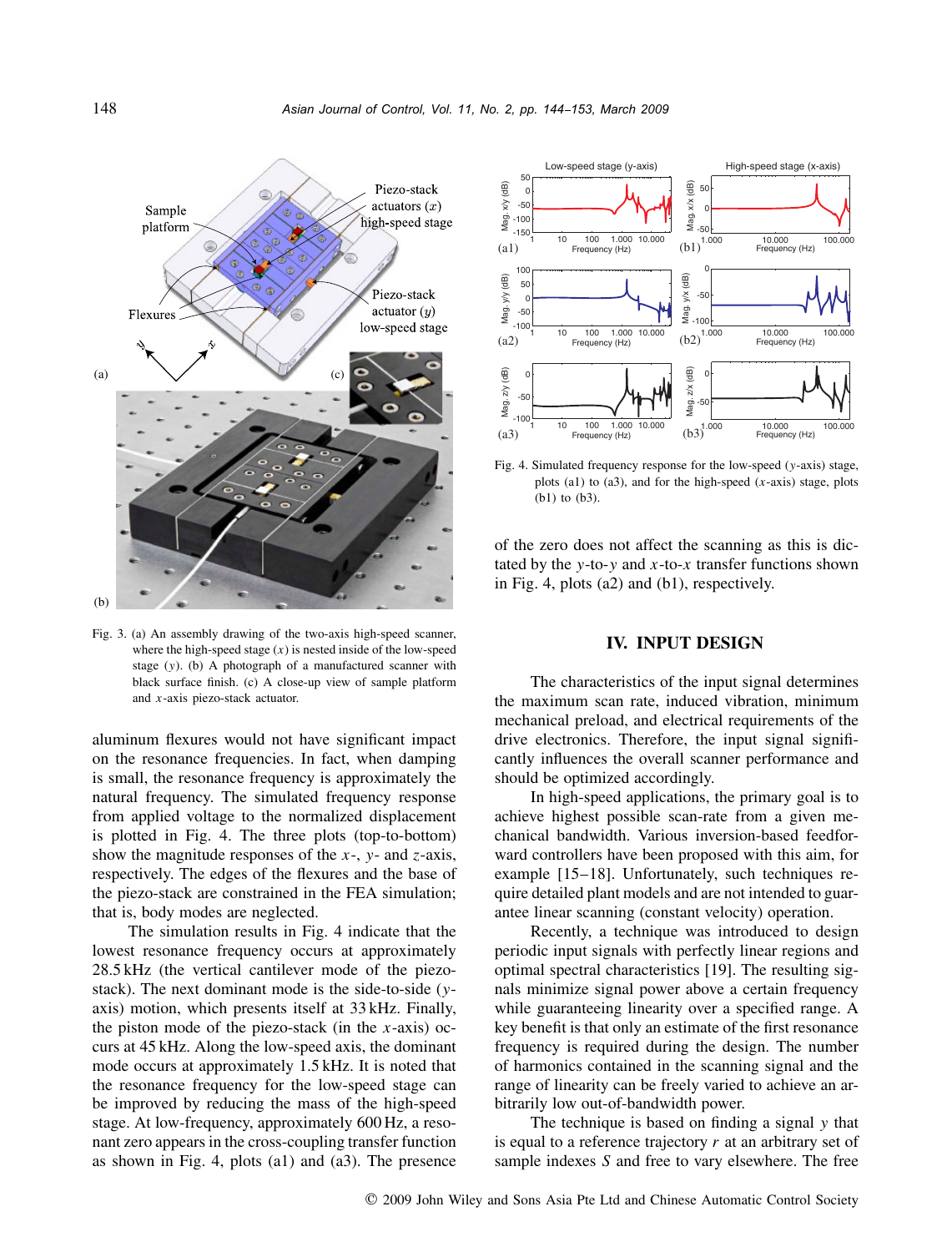part of the signal is varied to minimize the quadratic cost  $y<sup>T</sup> H y$ . That is, a solution *y* is found to satisfy

$$
y = \arg\min_{x} x^{T} H x, \text{ subject to } x_{k} = r_{k} \quad k \in S, \tag{3}
$$

where  $x \in \mathbb{R}^{N \times 1}$  and  $H \in \mathbb{R}^{N \times N}$ . Equation (3) is equivalent to the linearly constrained convex quadratic optimization problem

$$
y = \arg\min_{x} x^{T} Hx + 2f^{T} x, \text{ subject to}
$$
  
 
$$
Ax = r(S),
$$
 (4)

where *A* is the selection matrix representing *S* and  $r(S)$ is a row vector containing the samples of  $r_n$  indexed by the values of *S.*

The signal (4) can be restated in matrix notation as

$$
\begin{bmatrix} H & A^T \\ A & 0 \end{bmatrix} \begin{bmatrix} y \\ \lambda \end{bmatrix} = \begin{bmatrix} -f \\ r(S) \end{bmatrix},
$$
 (5)

where  $\lambda$  are the Lagrange multipliers. Equation (5) has a solution

$$
\begin{bmatrix} y \\ \lambda \end{bmatrix} = \begin{bmatrix} H & A^T \\ A & \mathbf{0} \end{bmatrix}^{-1} \begin{bmatrix} -f \\ r(S) \end{bmatrix}.
$$
 (6)

It can be shown that minimum out-of-bandwidth power is achieved when [19]

$$
H = \frac{1}{N^2} E^* W E,\tag{7}
$$

where *N* is the number of samples per period, *E* is a fast Fourier transform matrix, and *W* is a weighting matrix defining which harmonics are penalized and which are to remain free. This technique is applied to determine an input for high-speed scanning.

With a first resonance frequency of 45 kHz (see Fig. 4), the scanner's useful bandwidth is 35 kHz where phase and amplitude deviation are negligible. With a scanning signal containing 7 harmonics (the  $1^{st}$ ,  $3^{rd}$ , 5*th* and 7*th*), the maximum scan speed is 5 kHz. This corresponds to 25 frames*/*s at 200 × 200 resolution, or 50 frames/second at  $100 \times 100$  resolution.

A 5 kHz scanning trajectory is designed using the tools described in reference [19]. ∗ The signal contains 7 significant harmonics and has a linear range of 60%, which equates to a maximum linear scan-range of  $7 \mu m$ out of a possible  $10 \mu m$ . The optimal input to achieve the  $6 \mu m$  trajectory is plotted in Fig.  $5(a)$  together with the industry standard minimum-acceleration signal. The minimum-acceleration signal has the same linear range





Fig. 5. (a) The scanner input signals: triangular, optimal, and minimum acceleration. (b) The simulated scanner displacement for the optimal and minimum acceleration input. (c) The *y*- and *z*-axis runout due to the *x*-axis trajectory shown in (b).



Fig. 6. The (a) voltage, (b) current, and (c) amplifier dissipation required to achieve the trajectory plotted in Fig. 5(b).

but follows a quadratic trajectory during the reverse in direction.

In the simulated *x*-axis displacement plotted in Fig. 5(b), the performance of the optimal signal is clearly demonstrated. The simulation model is obtained by fitting a state-space model to the data of Fig. 4 using

 $Q$  2009 John Wiley and Sons Asia Pte Ltd and Chinese Automatic Control Society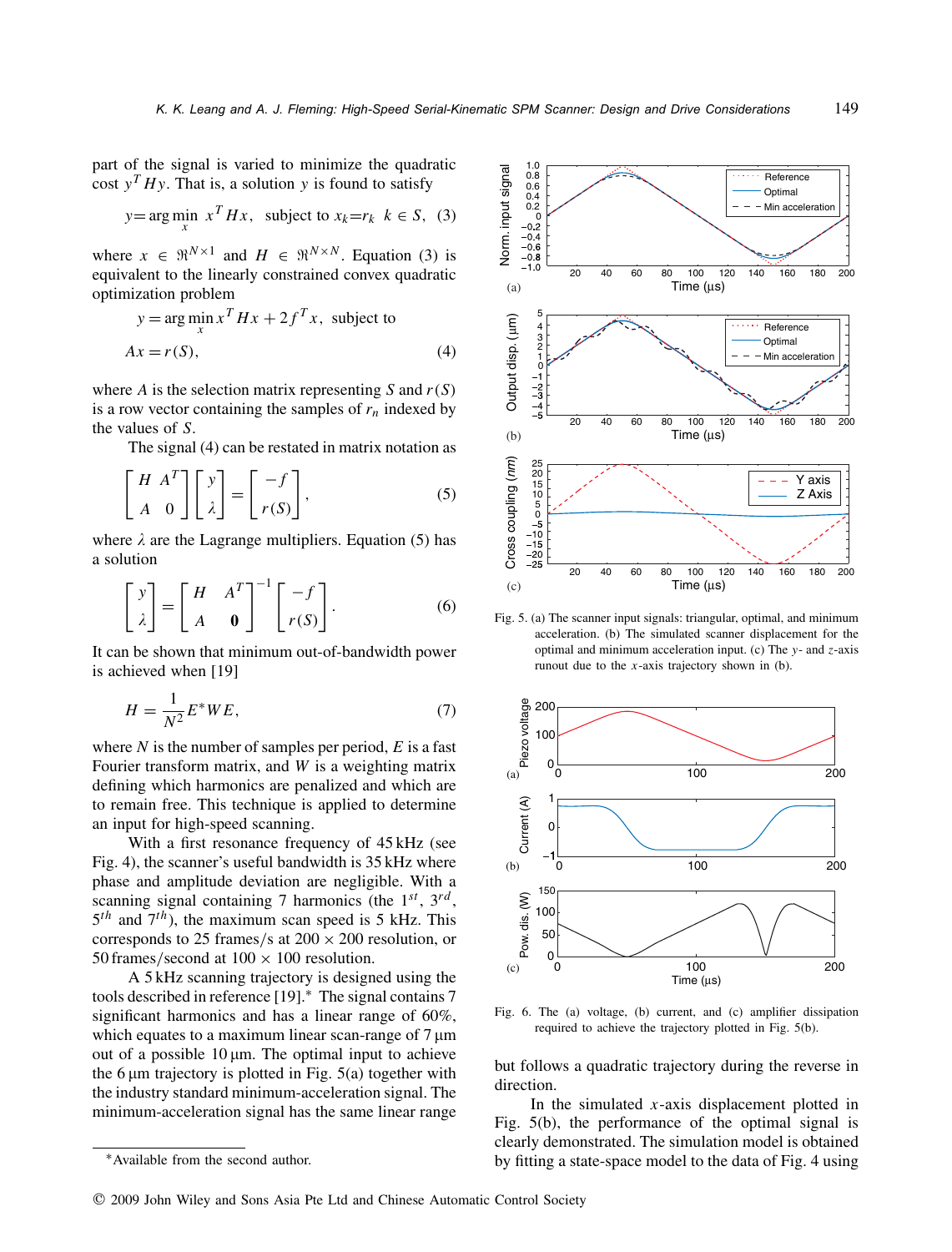

Fig. 7. Experimentally measured frequency response for the low-speed (*y*-axis) stage, plots (a1) to (a3), and for the high-speed (*x*-axis) stage, plots (b1) to (b3). Units are nm*/*V.

the frequency domain subspace algorithm. This technique provides excellent reduced order models over a certain bandwidth. The modal damping ratios are conservatively estimated at 0*.*005.

The force acting between the sample-mass and actuator can be computed from the numerical acceleration and sample mass using Newton's Second Law. For the trajectory plotted in Fig. 5(b), the maximum tensile force is 10 N per gram of sample. For a maximum load of 2 g and a safety factor of 2, the required preload force is 40 N.

A key scanner performance criteria that strongly influences image quality is the magnitude of runout in adjacent axes. In Fig. 5(c), the *y*- and *z*-axis runout resulting from the *x*-axis trajectory in Fig. 5(b) are plotted. The *y*-axis runout is less than 0*.*5% while the *z*-axis runout is approximately 0*.*03%. This magnitude of runout is capable of providing  $200 \times 200$  resolution with negligible image overlap.

## **V. ELECTRICAL CONSIDERATIONS**

Due to the capacitive nature of piezoelectric transducers, high speed operation requires large current and power dissipation. If the maximum driving voltage, trajectory, and frequency are known, the current and power dissipation are easily computed by conservatively approximating the transducer as a purely capacitive load. For example, the current  $I_p = CsV_p$ , where *s* is the Laplace variable, and  $C$  and  $V_p$  are the transducer capacitance (380 nF) and load voltage, respectively. The power dissipation in a linear amplifier is  $P_d = I_p(V_s V_p$ ), where  $V_s$  is the supply voltage (200 V). The current, voltage, and power dissipation corresponding to the input trajectory in Fig. 5(b) are plotted in Fig. 6. As the load is primarily reactive, the average power dissipation of 75 W is also the required supply power. These specifications can be achieved with standard amplifier configurations (Figure 7).

#### **VI. EXPERIMENTAL RESULTS**

The performance of the fabricated scanner is evaluated and compared to FEA results. The piezo-stack actuators are driven by a custom-made driver. A Polytec PSV300 scanning laser vibrometer is used to measure the *x*- and *y*-axis displacements as well as vibrational mode shapes.

The frequency response plots for the slow and fast scanning directions are shown in Fig. 7. In the *y* direction, the first major resonance (piston mode) occurs at approximately 1.5 kHz (see Fig.  $7(a2)$ ). This value agrees with the FEA simulation shown in Fig. 4(a2). In the *x* direction, the first major resonance occurred at approximately 29 kHz (see Fig. 7(b1)), which was under the estimated peak of 45 KHz.

Input voltage applied to the  $x$  axis can excite vertical modes of the piezo-stack. These modes are important as uncommanded vertical motion can cause large tip-to-sample forces, which can can damage the cantilever or sample. The first four vertical modes are shown in Fig. 8, for resonances at 21, 28, 44, and 49 kHz. The first mode at 21 kHz behaved analogously to a clamped-clamped beam with nodes at either end of the piezo-stack. Thus, vertical motion of the sample platform at location A is insignificant (see Fig. 8(a)). The next mode at 28 kHz, Fig. 8(b), was a variation of the clamped-clamped mode with a small vertical motion at location A. In contrast, the modes at 44 and 49 kHz exhibit a node actuator midpoint and large deflections at location A (Figs  $8(c)$  and (d)). Thus, the scanner bandwidth is limited by these vertical modes.

The time response of cross coupling effects are shown in Fig. 9. A 185 V peak-to-peak sine wave, applied to the *y* axis, induces an *x* axis displacement of 2.06% of the *y* axis range  $(7.42 \mu m, \text{ see Fig. 9(a1)})$ . Likewise, motion in the *z* direction is 5*.*74% of the *y* range. A 185 V peak-to-peak sine wave, applied to the  $x$  axis (range 11.07  $\mu$ m), induces 2.79% and 0.18% motion in the *y* and *z* direction, respectively.

A 100-Hz triangle input voltage (Fig. 10(c)) is applied to drive the high-speed stage. The measured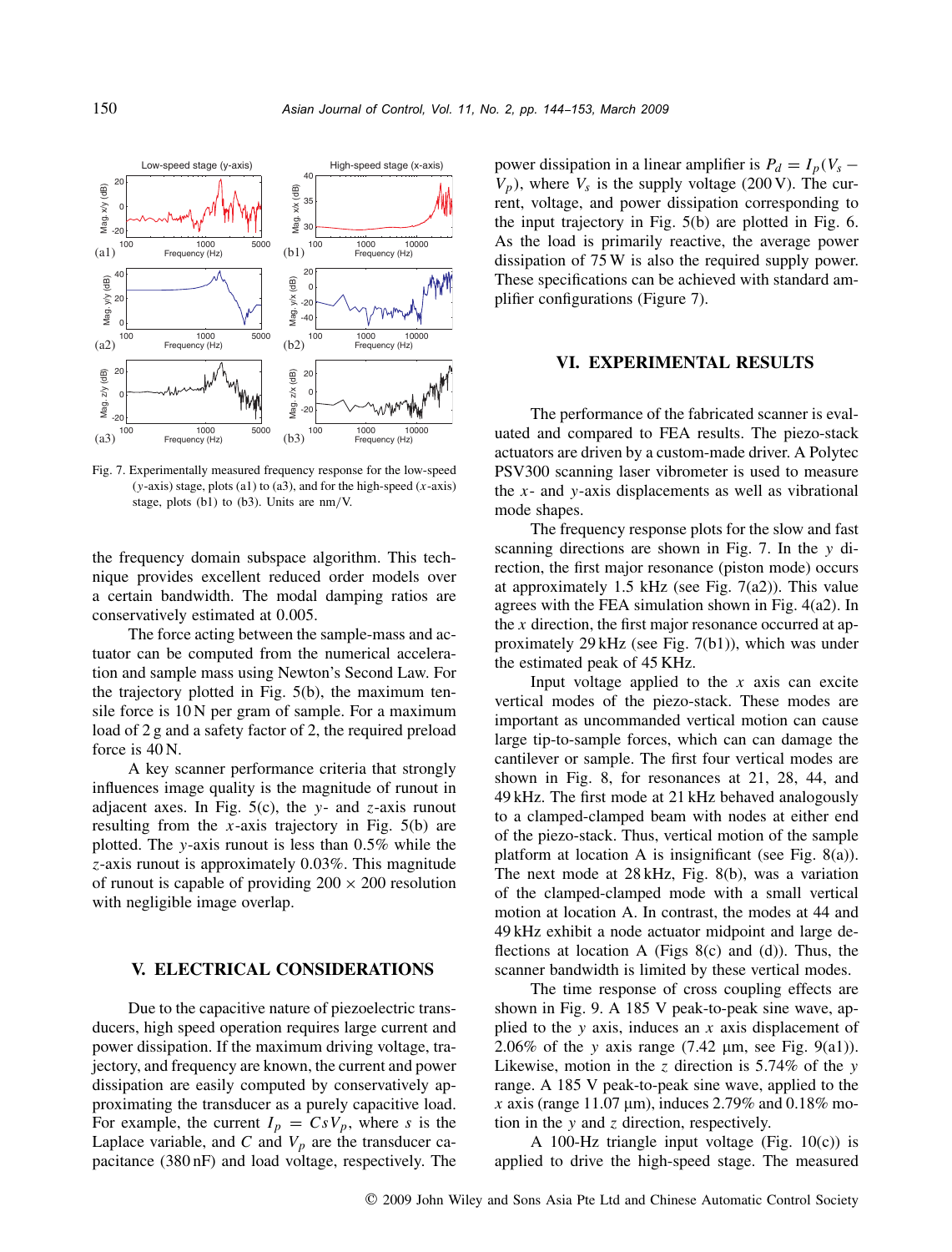

Fig. 8. Vertical modes of piezo-stack excited by input to *x* axis. Sample platform is located at A.



Fig. 9. Experimentally measured time response of cross-coupling for the low-speed (*y*-axis) stage, plots (a1) to (a3), and for the high-speed (*x*-axis) stage, plots (b1) to (b3). Input was a 185 V peak-to-peak sine wave at 100 Hz.

 $Q$  2009 John Wiley and Sons Asia Pte Ltd and Chinese Automatic Control Society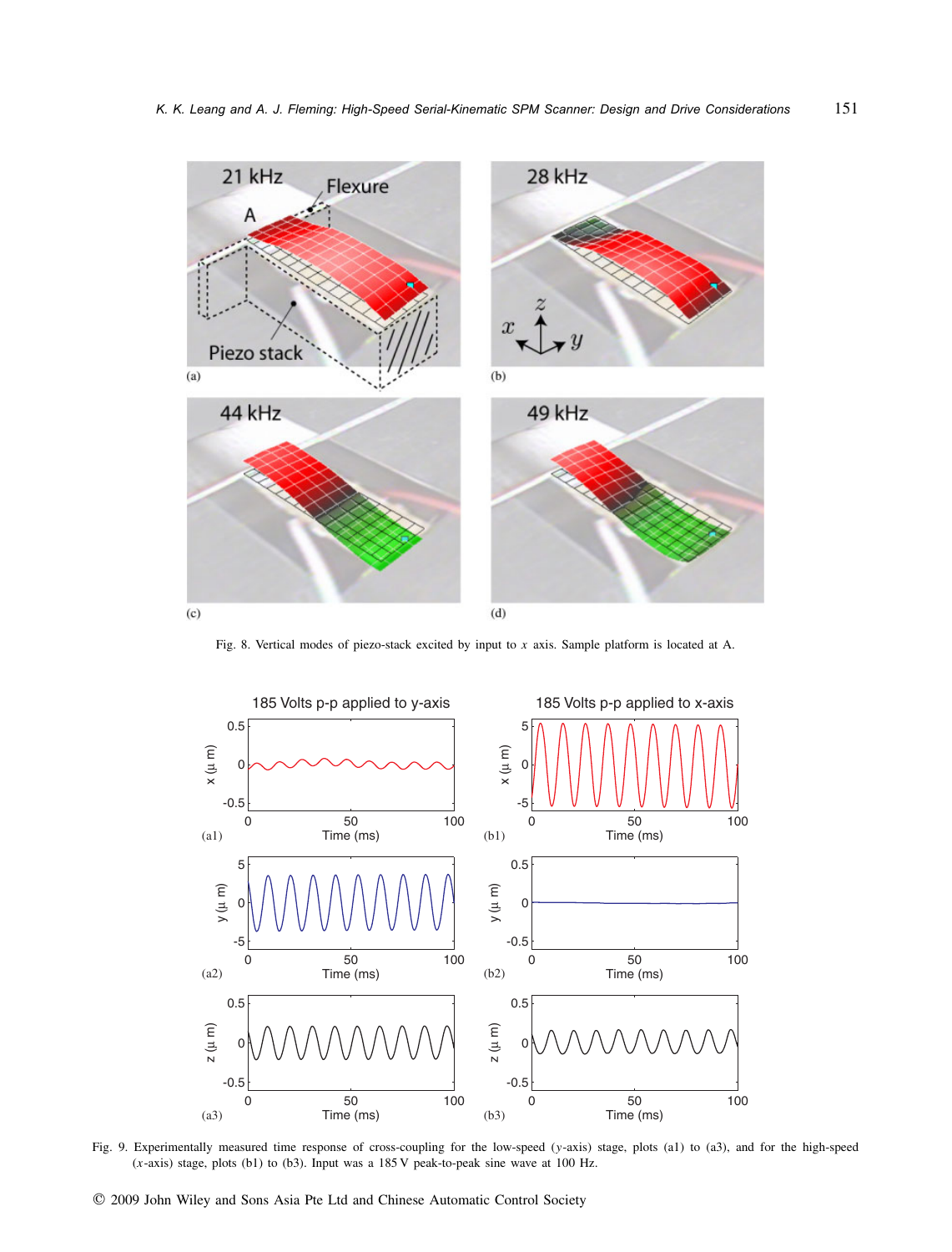

Fig. 10. High-speed stage's response to triangle input at 100 Hz: (a) input voltage versus time, (b) measured displacement versus time, and (c) hysteresis curve.

open-loop displacement is shown in Fig. 10(d). Over the range of  $9.3 \mu m$ , the maximum displacement hysteresis is approximately 15%. The hysteresis effect is significant in open-loop. Methods to compensate for the hysteresis, such model-based feedforward approaches [15], high-gain feedback [20], and charge control [21] will improve the performance of the scanner.

#### **VII. CONCLUSIONS**

This paper described the design of a two-axis, serial-kinematic high-speed scanner based on piezostack actuators. The scanner's range is approximately  $10 \,\mu\text{m} \times 10 \,\mu\text{m}$  and the fast scanning axis is optimized for speed. Experimental results showed a good correlation with simulation and a first resonance frequency of 29 kHz in the high-speed axis. This is sufficient to achieve SPM line rates of approximately 4 kHz.

## **REFERENCES**

1. Guthold, M., X. Zhu, and C. Rivetti *et al*. "Real-time imaging of one-dimensional diffusion and transcription by Escherichia coli RNA polymerase," *Biophys. J.*, Vol. 77, No. 4, pp. 2284–2294 (1999).

- 2. Snow, E. S., P. M. Campbell, and F. K. Perkins, "Nanofabrication with proximal probes," *Proc. IEEE*, Vol. 85, No. 4, pp. 601–611 (1997).
- 3. Ando, T., N. Kodera, D. Maruyama, E. Takai, K. Saito, and A. Toda, "A high-speed atomic force microscope for studying biological macromolecules in action," *Jpn. J. Appl. Phys. Part 1*, Vol. 41, No. 7B, pp. 4851–4856 (2002).
- 4. Ando, T., N. Kodera, T. Uchihashi, A. Miyagi, R. Nakakita, H. Yamashita, and K. Matada, "Highspeed atomic force microscopy for capturing dynamic behavior of protein molecules at work," *e-J. Surf. Sci. Nanotech.*, Vol. 3, pp. 384–392 (2005).
- 5. Schitter, G., K. J. Astrom, B. E. DeMartini, P. J. Thurner, K. L. Turner, and P. K. Hansma, "Design and modeling of a high-speed AFM-scanner," *IEEE Trans. Control Syst. Technol.*, Vol. 15, No. 5, pp. 906–915 (2007).
- 6. Kindt, J. H., G. E. Fantner, J. A. Cutroni, and P. K. Hansma, "Rigid design of fast scanning